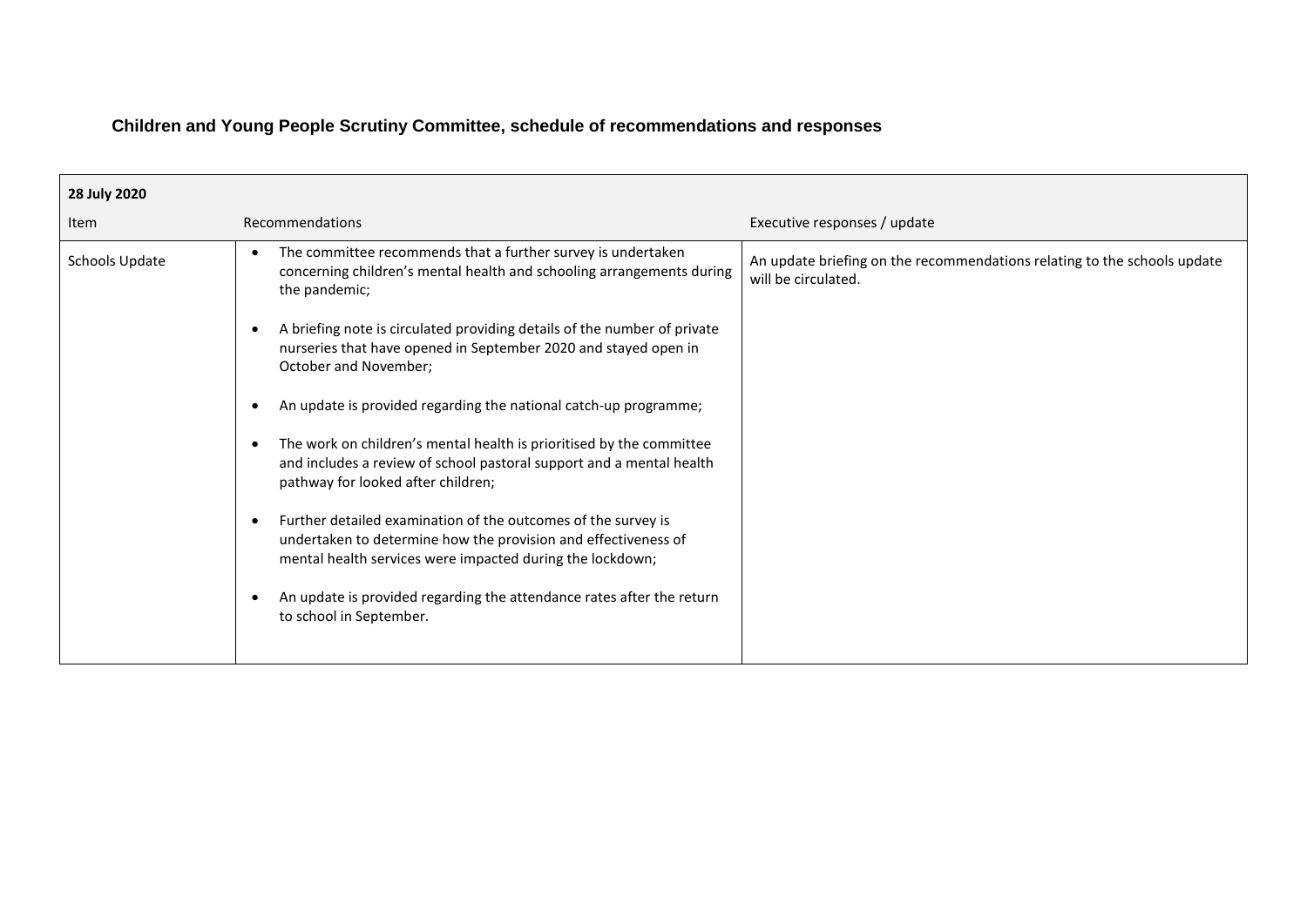| <b>19 January 2021</b>                                                                 |                                                                                                                                                                                                                                                                                                                                                                                                                                                                                                                                                                                                                                                                                                                                                                 |                                                                                                                                                                                                                                                                                                                                                                                 |
|----------------------------------------------------------------------------------------|-----------------------------------------------------------------------------------------------------------------------------------------------------------------------------------------------------------------------------------------------------------------------------------------------------------------------------------------------------------------------------------------------------------------------------------------------------------------------------------------------------------------------------------------------------------------------------------------------------------------------------------------------------------------------------------------------------------------------------------------------------------------|---------------------------------------------------------------------------------------------------------------------------------------------------------------------------------------------------------------------------------------------------------------------------------------------------------------------------------------------------------------------------------|
| <b>Item</b>                                                                            | Recommendations                                                                                                                                                                                                                                                                                                                                                                                                                                                                                                                                                                                                                                                                                                                                                 | Executive responses / update                                                                                                                                                                                                                                                                                                                                                    |
| Provision of children<br>centre service in<br>Bromyard area: pre-<br>decision scrutiny | Has significant concerns about the timing of the proposed decision<br>1)<br>during the current pandemic and the implications for services users. The<br>committee recommends deferral of the decision and extension of the<br>current contract up to 12 months to enable:<br>A comprehensive consultation with the local community, service                                                                                                                                                                                                                                                                                                                                                                                                                     | A decision was taken on 19 February 2021 to extend the current contract for<br>the delivery of children's centre services in the Bromyard reach area to no<br>later than 31 March 2022.<br>The decision also confirmed that further analysis would be provided<br>regarding the benefits and risks of the different options for the future                                      |
|                                                                                        | users and voluntary sector organisations;<br>Engagement with the HOPE Family Centre to ensure that the Council<br>has necessary evidence to conduct a full and detailed evaluation of<br>the service provided by the HOPE Family Centre and how it<br>compares to the in-house service;<br>Greater exploration of alternative options including a potential<br>tendering exercise for a commissioned service;<br>Work to ascertain what staffing arrangements would be put in place<br>$\bullet$<br>to ensure existing HOPE Family Centre staff have a greater degree of<br>understanding about their future roles within the service; and<br>The committee to undertake a detailed scrutiny exercise on the<br>proposal involving evidence from service users. | delivery of children's centre services and that further community<br>engagement would be undertaken to explore the different options for the<br>future delivery of children's centre services.<br>A further decision on the future of the contract beyond March 2022 will need<br>to be taken in the autumn of 2021 and is proposed to be subject to pre-<br>decision scrutiny. |
|                                                                                        | Recommends that in future the committee is made aware of issues of a<br>2)<br>sensitive and emotive concern to local communities as potential items<br>for scrutiny.                                                                                                                                                                                                                                                                                                                                                                                                                                                                                                                                                                                            | The forward plan will be monitored for forthcoming items and regular liaison<br>will take place between the chair / vice-chair and cabinet member.                                                                                                                                                                                                                              |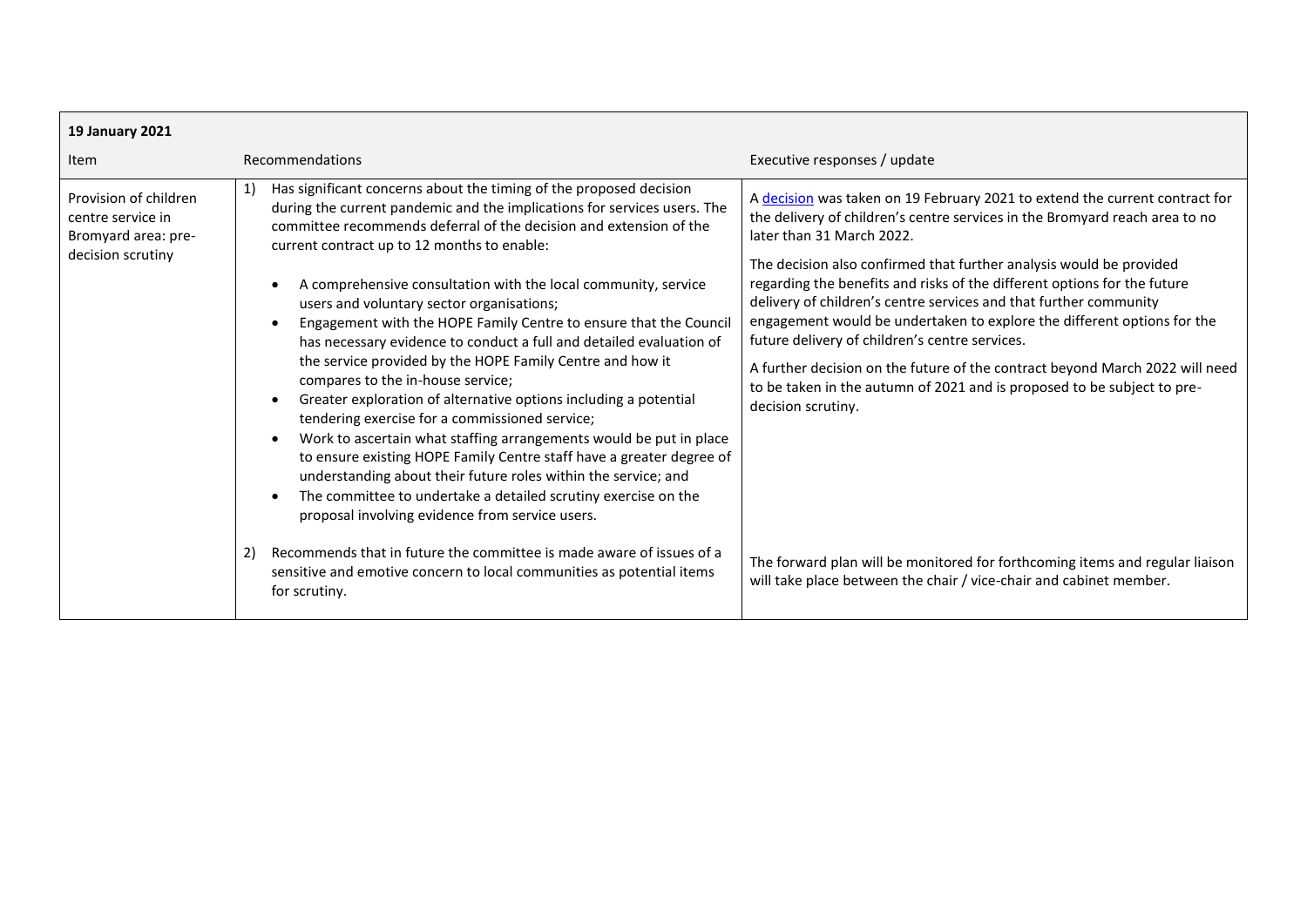| 23 March 2021                                                                                                                                                                             |                                                                                                                                                                                                               |                                                                                                                                              |
|-------------------------------------------------------------------------------------------------------------------------------------------------------------------------------------------|---------------------------------------------------------------------------------------------------------------------------------------------------------------------------------------------------------------|----------------------------------------------------------------------------------------------------------------------------------------------|
| Item                                                                                                                                                                                      | Recommendations                                                                                                                                                                                               | Executive responses / update                                                                                                                 |
| Children and Young<br>People Mental Health                                                                                                                                                | That an update report on CYP mental health is presented to the meeting on<br>14 September;                                                                                                                    | On work programme for scheduling                                                                                                             |
|                                                                                                                                                                                           | That the mental health and wellbeing survey is circulated to all members of<br>the committee once completed;                                                                                                  |                                                                                                                                              |
|                                                                                                                                                                                           | That the executive investigates an increase in the number of support<br>assistants trained in emotional literacy in local schools;                                                                            |                                                                                                                                              |
|                                                                                                                                                                                           | That the executive looks to work with schools to encourage the identification<br>of safe spaces, as raised by Healthwatch.                                                                                    |                                                                                                                                              |
| Herefordshire capital<br>investment strategy<br>2021-2030 for specialist<br>settings educating<br>children and young<br>people with special<br>educational needs and<br>disabilities SEND | The committee supports the strategy but recommends:<br>That the strategy clarifies that the outcomes of the 6th form consultation for<br>Westfield school will inform the scope of the feasibility study; and | The strategy was approved at Cabinet meeting on 22 April 2021.<br>Requested clarification was included in the final version of the strategy. |
|                                                                                                                                                                                           | Requests that further detail is presented to a future meeting of increasing<br>provision offered for children with autism.                                                                                    | It was agreed at the committee meeting 30 April 2021 that this be listed as<br>an item to be allocated.                                      |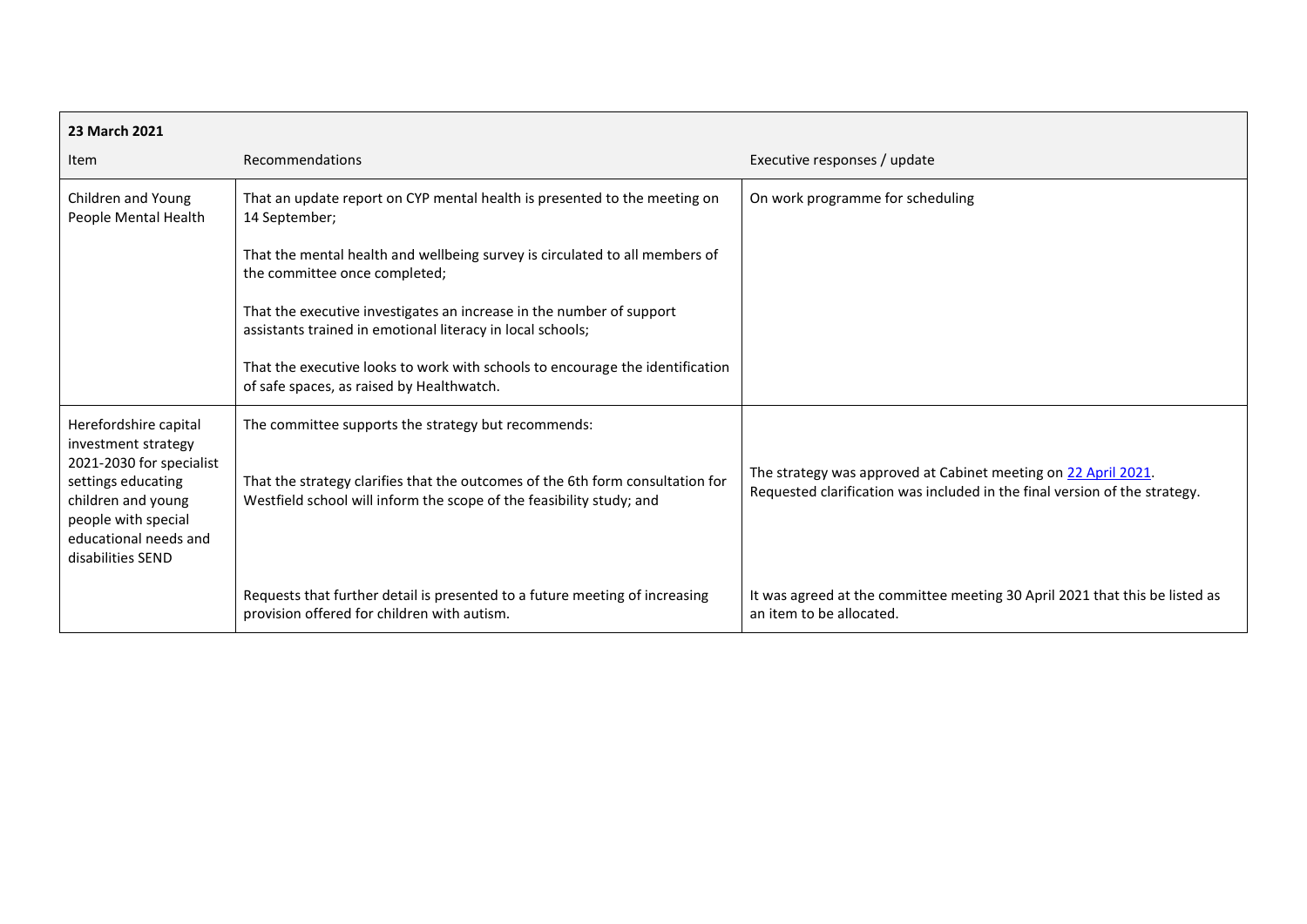| 20 May 2021                        |                                                                                                                                                                                                                                                                                                                                                                                                                                                                                                                                                                                 |                                                                  |
|------------------------------------|---------------------------------------------------------------------------------------------------------------------------------------------------------------------------------------------------------------------------------------------------------------------------------------------------------------------------------------------------------------------------------------------------------------------------------------------------------------------------------------------------------------------------------------------------------------------------------|------------------------------------------------------------------|
| Item                               | <b>Recommendations</b>                                                                                                                                                                                                                                                                                                                                                                                                                                                                                                                                                          | Executive responses / update                                     |
| Update on children's<br>legal team | A scrutiny panel is established to monitor recommendations arising from<br>notable cases and their implementation and to have an overview of care<br>concern cases;<br>A project plan with timescales of all legal services teams actions, required as<br>part of the overall improvement plan considerations be produced for the July<br>meeting of CYPSC. (e.g. new escalation protocol and end of life protocol); and<br>As part of the project plan, a tasks vs resources available breakdown be<br>produced to identify who does what to show: 1) Where resources and gaps | Scheduled on work programme for consideration in September 2021. |
|                                    | exist; and 2) the actions and timescales to address them.                                                                                                                                                                                                                                                                                                                                                                                                                                                                                                                       |                                                                  |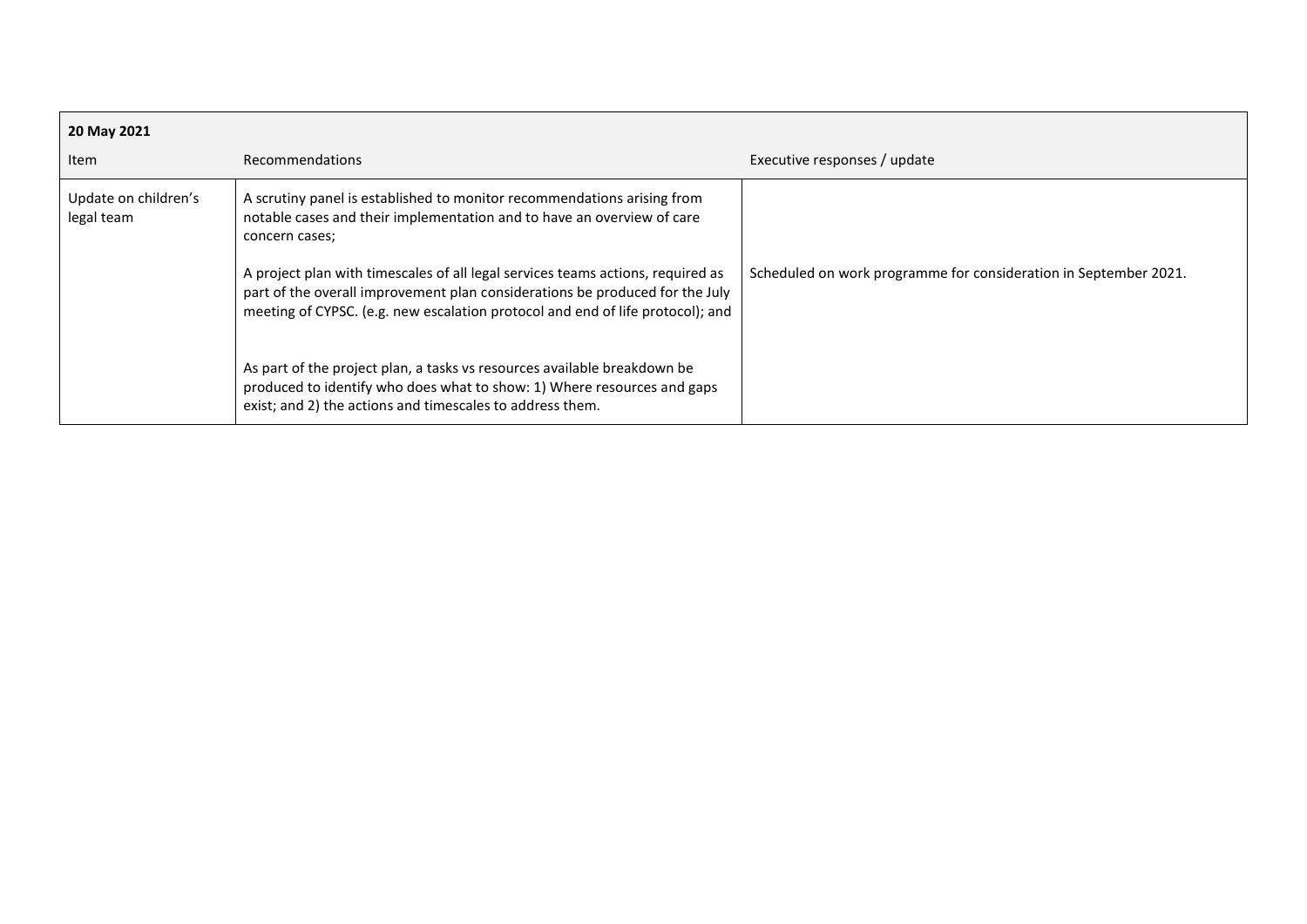| 1 June 2021                                        |                                                                                                                                                                                                                                                                                                     |                                                                                                                                                                                                                                                                                                                                                                                                                         |
|----------------------------------------------------|-----------------------------------------------------------------------------------------------------------------------------------------------------------------------------------------------------------------------------------------------------------------------------------------------------|-------------------------------------------------------------------------------------------------------------------------------------------------------------------------------------------------------------------------------------------------------------------------------------------------------------------------------------------------------------------------------------------------------------------------|
| Item                                               | Recommendations                                                                                                                                                                                                                                                                                     | Executive responses / update                                                                                                                                                                                                                                                                                                                                                                                            |
| Children's Services<br>Improvement Plan            | That the improvement notice is noted                                                                                                                                                                                                                                                                | Noted.                                                                                                                                                                                                                                                                                                                                                                                                                  |
|                                                    | That Jane Ellis, Director of Healthwatch Herefordshire be invited to join the<br>improvement board.                                                                                                                                                                                                 | This was discussed at the improvement board meeting of 9 August 2021.<br>Healthwatch will be invited to take a seat on the operational group to be<br>convened by the interim director for children and families.                                                                                                                                                                                                       |
|                                                    | That the chairperson of the children and young people scrutiny committee<br>attend the first meeting of the improvement board and that a decision be<br>taken at a future meeting as to whether they should be a permanent<br>member of the board, considering advice form the improvement advisor. | The chairperson attended the improvement board held on 14 June 2021.<br>Membership of the board was discussed at the improvement board meeting<br>of 9 August 2021. It was agreed that the chairperson of the scrutiny<br>committee should not be a permanent member of the improvement board<br>to maintain independence and enable the committee to undertake scrutiny<br>of the activities of the work of the board. |
|                                                    | That additional meetings of the committee be added to the work programme<br>to deal with improvement board matters.                                                                                                                                                                                 | Work programme updated with additional improvement focus meeting for<br>September 2021. Requirement for additional meetings to be reviewed as<br>part of work programming.                                                                                                                                                                                                                                              |
|                                                    | That details be provided to the committee of other authorities who could act<br>as examples of good practice.                                                                                                                                                                                       |                                                                                                                                                                                                                                                                                                                                                                                                                         |
|                                                    | That the improvement advisor be invited to attend a future meeting of the<br>committee.                                                                                                                                                                                                             | The improvement advisor, Gladys Rhodes-White, attended the work<br>programming session on 16 July and will be invited to attend future meetings<br>of the committee on appropriate occasions.                                                                                                                                                                                                                           |
| Looked After Children<br>Performance Report        | That the work programme be updated to include a report on corporate<br>parenting and a report on the independent reviewing service and that these<br>should be included in training.                                                                                                                | Added to work programme as agenda items for scheduling.                                                                                                                                                                                                                                                                                                                                                                 |
| Update on Peer on Peer<br>Abuse<br>Recommendations | An update on the investigation into the historic lack of sharing by the council,<br>including the terms of reference, be shared with the committee by the July<br>meeting.                                                                                                                          | Terms of reference shared with committee members 28 July and briefing<br>provided to committee members by Natalia Silver.                                                                                                                                                                                                                                                                                               |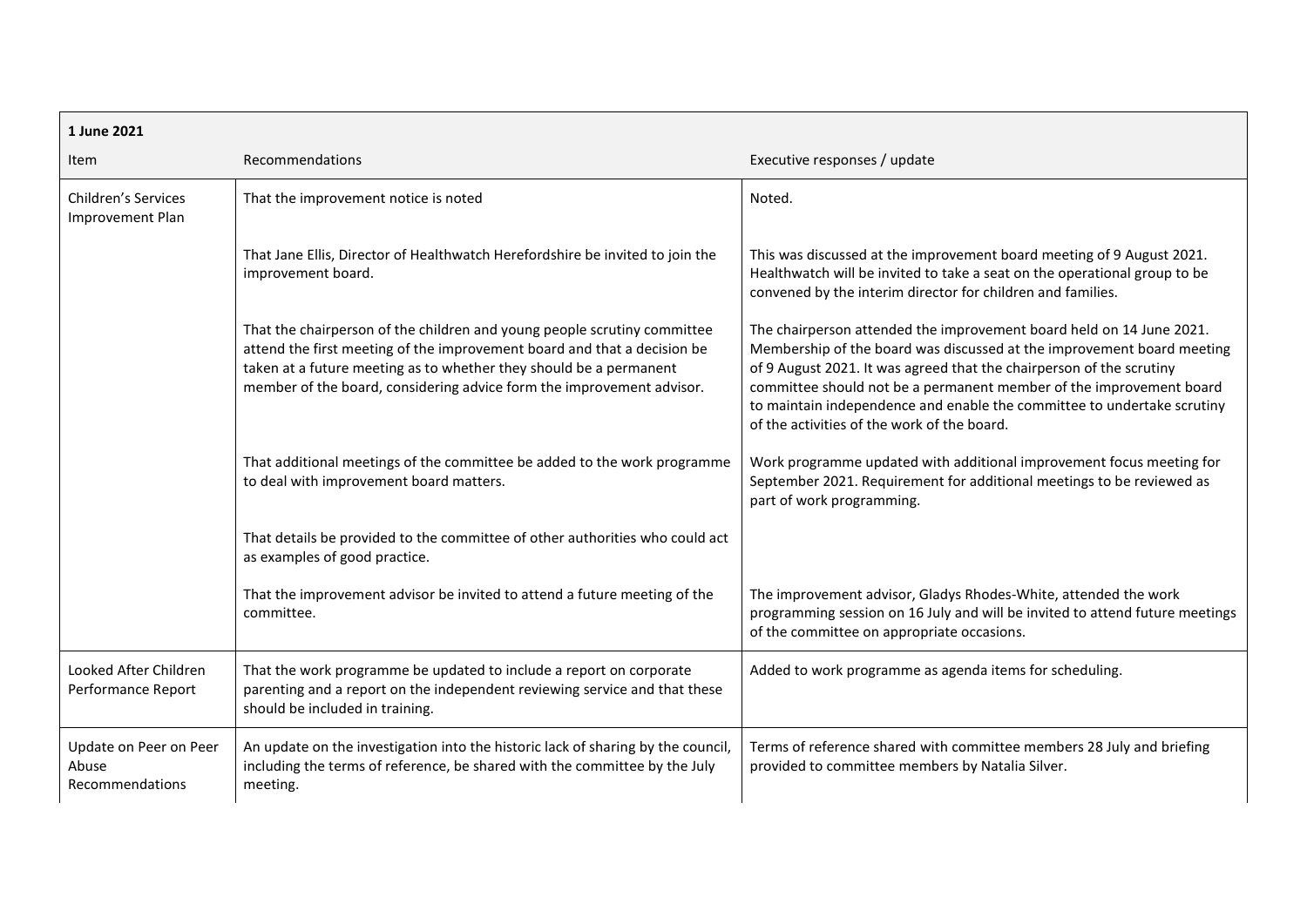|                                                                                                                                                   | That consultation take place with families ahead of the signature of the<br>contract for the mediation service.<br>A quarterly update on peer on peer abuse be shared with the committee,<br>ahead of the July meeting if possible.<br>A list of consultees and approvals be included in the final guidance to schools<br>and included as standard in any similar documents produced in future'<br>That the offer from a member of the public to share their understanding of<br>the Human Rights Act be reviewed at the next committee meeting. |                                                                                                                                     |
|---------------------------------------------------------------------------------------------------------------------------------------------------|--------------------------------------------------------------------------------------------------------------------------------------------------------------------------------------------------------------------------------------------------------------------------------------------------------------------------------------------------------------------------------------------------------------------------------------------------------------------------------------------------------------------------------------------------|-------------------------------------------------------------------------------------------------------------------------------------|
| Report of work of<br>prevent and disrupt<br>group to address child<br>exploitation and the<br>current risk of<br>exploitation in<br>Herefordshire | The committee recommends that arrangements for future meetings and<br>sessions of the prevent and disrupt group that committee members could<br>attend should be advised to the committee.                                                                                                                                                                                                                                                                                                                                                       | Invite to Serious Organised Crime Professional Development day (SOCJAG<br>Training) held 2 July 2021 circulated to all councillors. |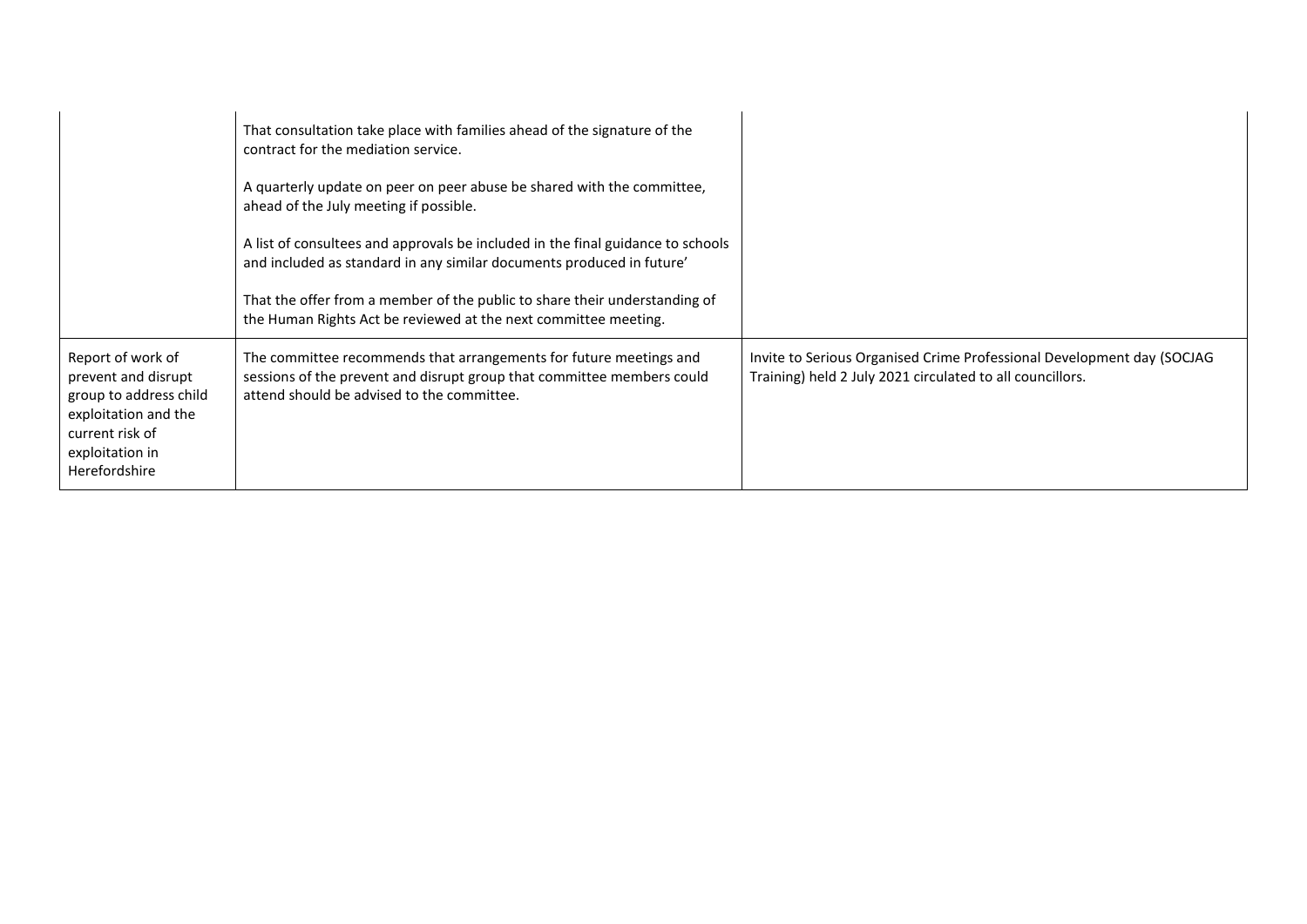| <b>5 August 2021</b>                          |                                                                                                                                                                                                                |                                                          |
|-----------------------------------------------|----------------------------------------------------------------------------------------------------------------------------------------------------------------------------------------------------------------|----------------------------------------------------------|
| Item                                          | Recommendations                                                                                                                                                                                                | Executive responses / update                             |
| Youth Justice Plan 2021-<br>2022              | The committee endorse the Youth Justice Plan 2021-2022 for presentation to<br>Council.                                                                                                                         | Plan to be presented to Council on 8 October 2021.       |
|                                               | A written briefing be provided on diversionary schemes and activities.                                                                                                                                         |                                                          |
|                                               | A copy of the national standards and improvement plan be shared with the<br>committee.                                                                                                                         |                                                          |
|                                               | For the 2022/23 iteration of the plan the committee recommends the<br>inclusion of:                                                                                                                            |                                                          |
|                                               | increased evidence of consultation with young people and the wider<br>٠<br>public;                                                                                                                             |                                                          |
|                                               | evidence on staff consultation; and<br>$\bullet$                                                                                                                                                               |                                                          |
|                                               | more information on progress on county lines, exploitation and peer on<br>peer abuse.                                                                                                                          |                                                          |
| Co-optee membership of<br>scrutiny committees | The process for the appointment of co-optees set out in appendix one is<br>adopted.                                                                                                                            |                                                          |
|                                               | The process is used to appoint one representative from the teaching sector.                                                                                                                                    |                                                          |
|                                               | The term of service of co-optees be reviewed with a view to making<br>appointments for more than one year and up to four years, linking to the<br>election cycle.                                              | To be included in the report to Council in October 2021. |
|                                               | The process is used to recruit an adult representative of families who are or<br>have been supported by social workers and Council be asked to appoint an<br>additional co-optee at its next suitable meeting. | To be included in the report to Council in October 2021. |